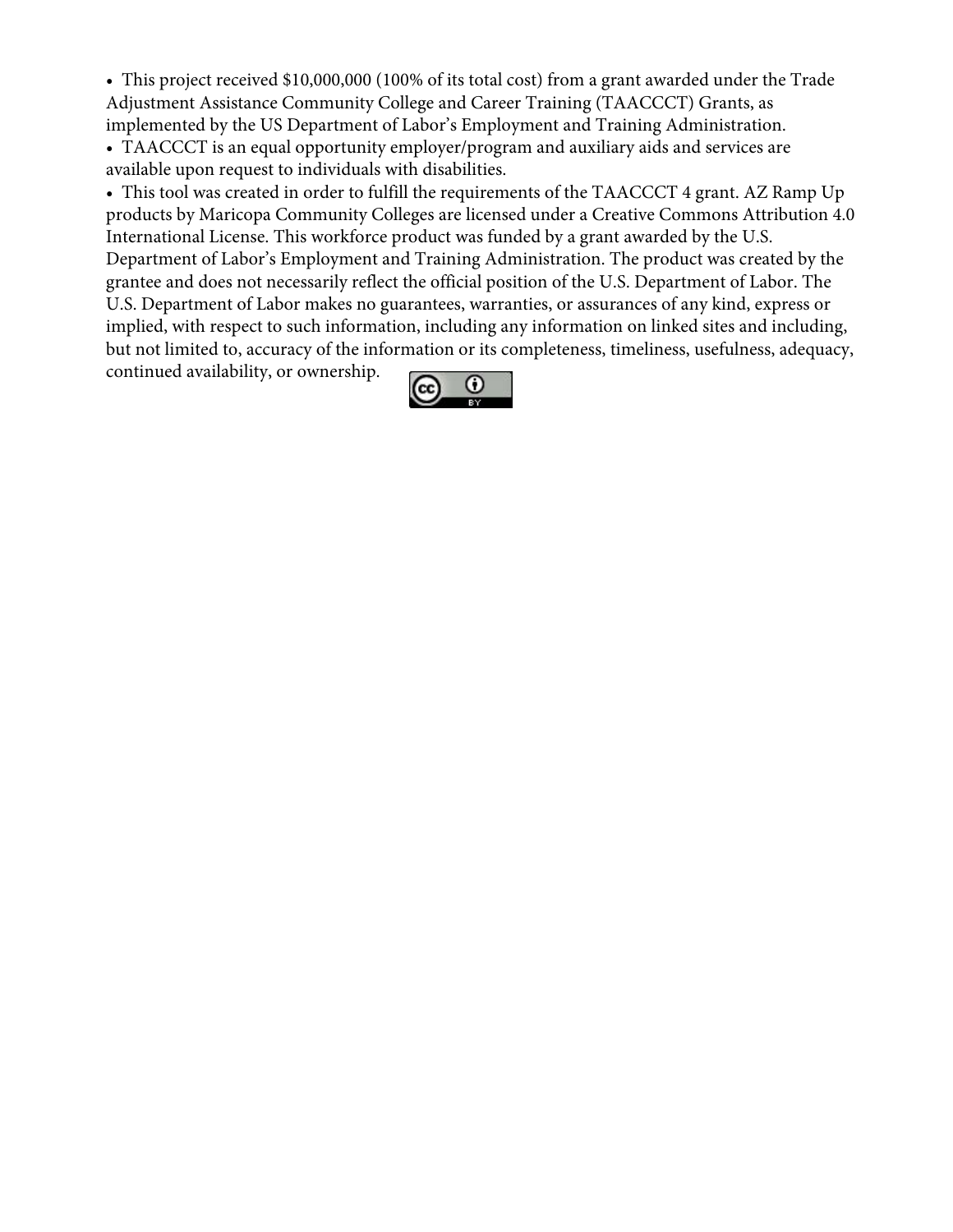|  | <b>CNC &amp; Manual</b>       |  |
|--|-------------------------------|--|
|  | <b>Machining Certificates</b> |  |

468 x 60



970 x 90